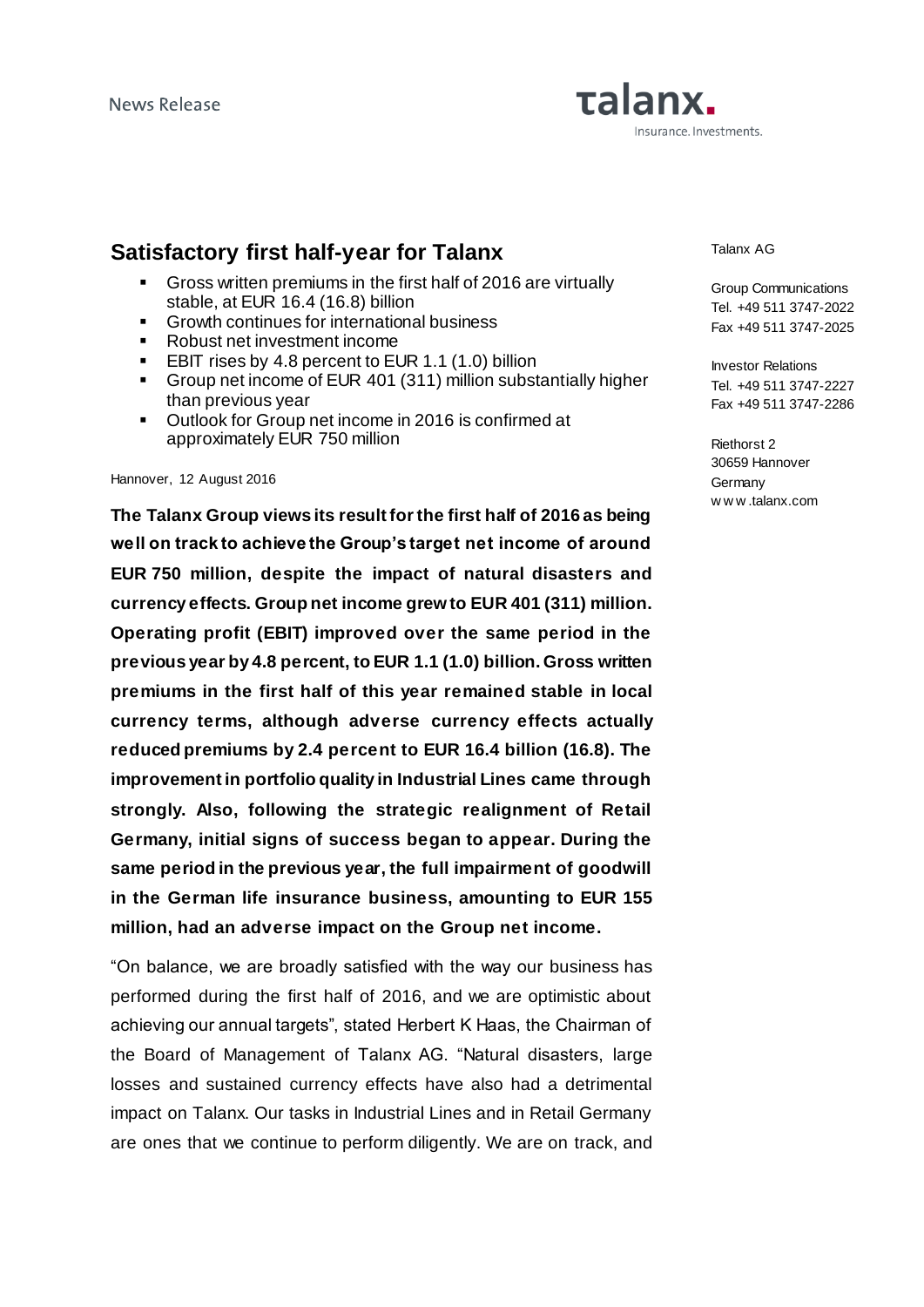

we look forward to achieving solid performance in our international business which firmly confirms our strategy of internationalisation."

In the first six months of 2016 the burden of large losses amounted to EUR 495 (363) million, but remained within the allocated large loss budget of EUR 506 million. Reinsurance accounted for EUR 353 (197) million of this total, while primary insurance was burdened with EUR 142 (165) million. The most expensive single loss were the fires in the Canadian federal state of Alberta, which cost EUR 132 million, followed by the severe earthquake in Ecuador, which accounted for EUR 57 million. In the second quarter, storms in Germany resulted in losses of EUR 55 million. In overall terms, the Group-wide combined ratio over the first six months remained at a good level, amounting to 96.8 (96.4) percent.

Gross written premiums in the first half year fell 2.4 percent to EUR 16.4 (16.8) billion. Adjusted for currency effects, they were broadly consistent with those from the comparable period of the previous year. The underwriting result increased to EUR -784 (-851) million. With 3.5 (3.8) percent, the Group achieved robust net return on investment as a consequence of diversification. Despite the historically low level of interest rates, net investment income declined by EUR 75 million (3.7 percent) to EUR 2 (2) billion, but remained at virtually the same level as in the previous year. The Group's operating profit rose to EUR 1.1 (1.0) billion. The Group net income stood at EUR 401 (311) million.

In the second quarter of 2016, gross premium income across the Group rose slightly by 0.6 percent to EUR 7.4 (7.4) billion. The combined ratio amounted to 97.3 (96.2) percent. The underwriting result increased to EUR -362 (-462) million. The net investment income amounted to EUR 0.9 (1.0) billion. A positive one-off effect amounting to around EUR 26 million (after tax) in the extraordinary net investment income was the sale of our full shareholding in the asset manager C-Quadrat. The operating profit (EBIT) rose in the second quarter by 31.9 percent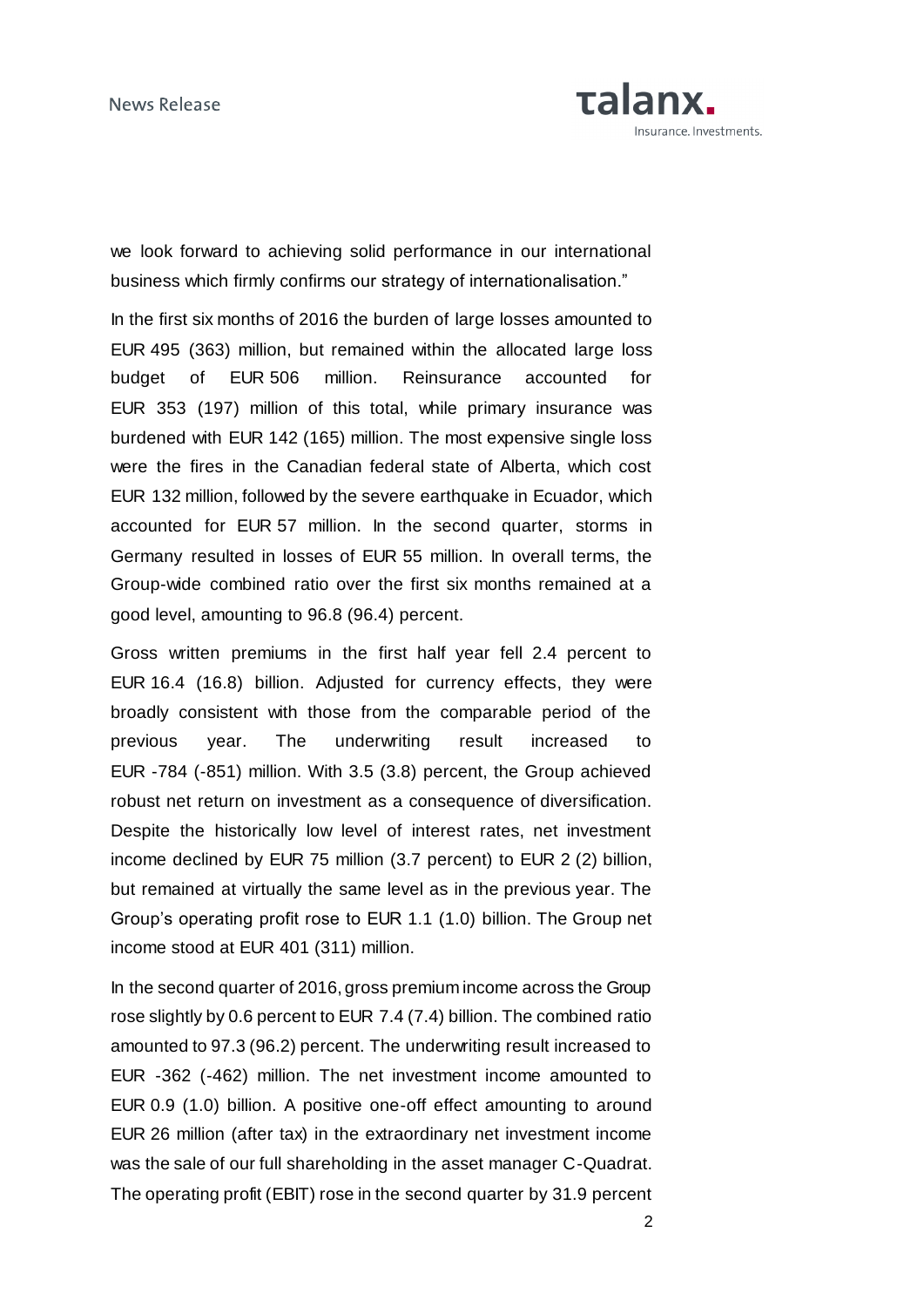

to EUR 491 (372) million. Group net income tripled to EUR 179 (60) million.

## **Implementation of the strategic agenda strides forwards**

In the first half of 2016, the Talanx Group has made consistent strides forwards with the implementation of its strategic agenda. This is especially true of the Retail Germany Division. The Group has worked with the Employee Council to agree on an action schedule for the planned job cuts. The Group Employee Council and employers based this plan, primarily, on a voluntary programme that sets out special provisions for the conclusion of termination agreements and arrangements for early retirement candidates. Employees faced with the possibility of different activity profiles will be offered entitlements to reskilling. Furthermore, the action plan reflected the shared commitment to avoiding redundancies, if possible. The provision relating to these measures have an EUR 36 million impact on other expenses. With these expenses, all downsizing costs have been covered.

Some important digitalisation projects have already been implemented and are showing initial signs of success. In April, the digital distribution channel was launched in direct sales. By 30 June, a total of 12,000 contracts had already been concluded online. A loss report app has also been introduced. To date, this digital interface has already been used to report and process 1,000 claims. Furthermore, the introduction of capital-efficient 'modern classic' life insurance policies, launched in January this year, is now almost finalised.

In Industrial Lines, the improvement in portfolio quality is progressing continuously. Optimisation of the motor fleet business has been concluded successfully, and now focused marketing efforts can be pursued. In selected markets, most recently in Genoa and Glasgow, regional offices were opened to tap into the growth potential of small to medium-sized enterprises (SMEs) and to improve service levels at a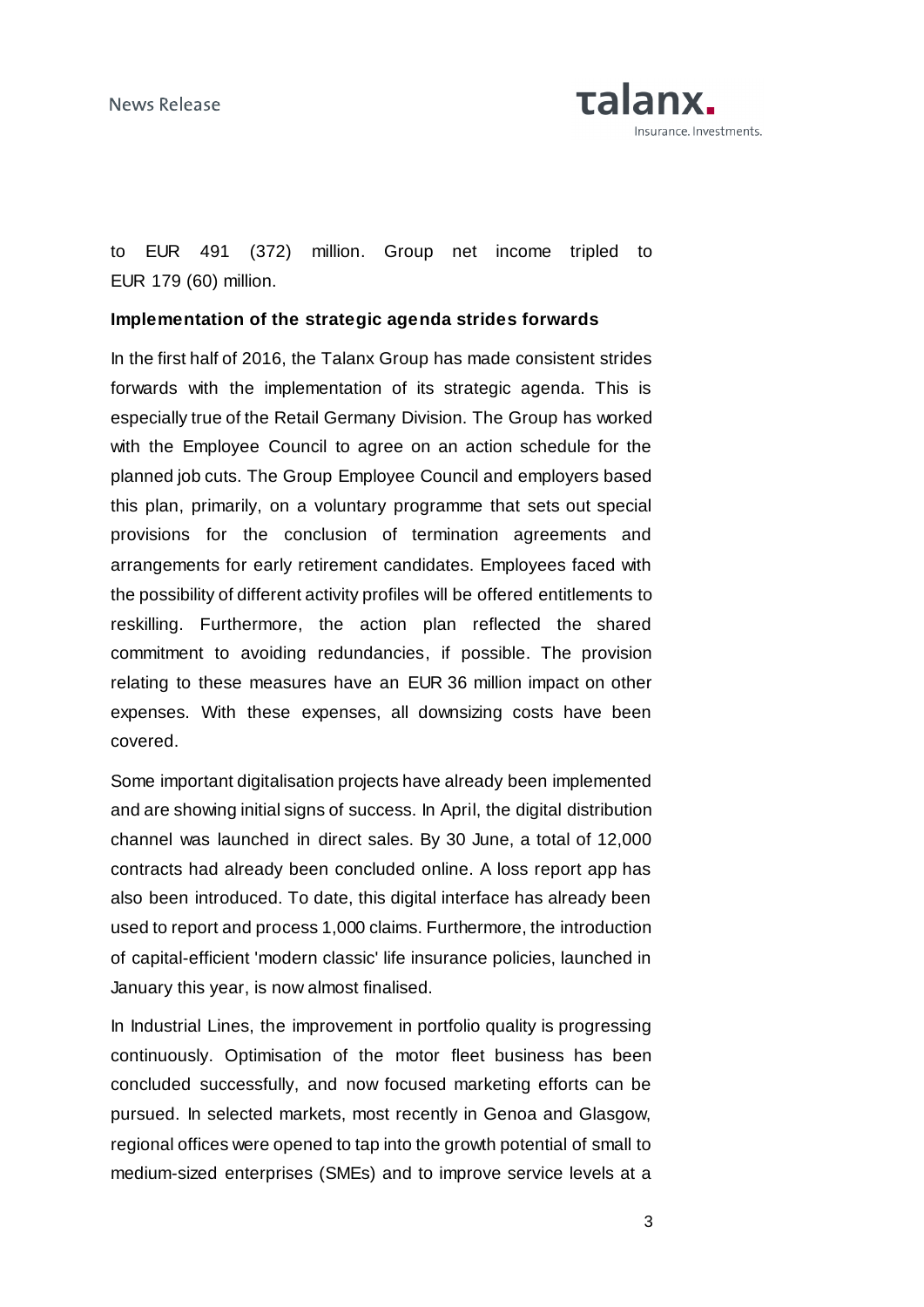News Release



local level. At the same time, and parallel to this, Talanx is pursuing the enhanced internationalisation of the Group.

## **Industrial Lines: Stable international growth and improved combined ratio**

Industrial Lines continued growing in the first half year. Gross written premiums rose by 3.1 percent to EUR 2.7 (2.6) billion. Adjusted for currency effects, this increase was higher at 4.1 percent. This increase in contributions was achieved especially by the subsidiaries in France and the UK, and by the new company in Brazil. The combined ratio for this division improved to 97.8 (98.7) percent compared to the same period in 2015 due to a decrease in large losses, which remained below expectations, and despite a below-average run-off result. The underwriting result rose to EUR 25 (13) million. Net investment income declined slightly in the first half of 2016, by 3.5 percent to EUR 109 (113) million. Other comprehensive income declined to EUR 9 (16) million, principally as a result of adverse exchange rate results. Operating profit remained stable at EUR 143 (142) million, broadly level with that of the previous year. Due to increased taxes on income, Group net income declined to EUR 91 (97) million.

In the second quarter of 2016, premium income for this division rose substantially above the level of the previous year, and amounted to EUR 785 (736) million. The underwriting result also performed favourably and rose to EUR 12 (7) million. Net investment income stayed stable at EUR 59 (60) million. The combined ratio improved by 0.5 percentage points to 98.1 (98.6) percent. The key driver here was the decline in the cost ratio as a result of increased premium income. The operating profit (EBIT) closed at almost the same level at EUR 69 (70) million. The contribution of the division to the Group net income amounted to EUR 43 (50) million.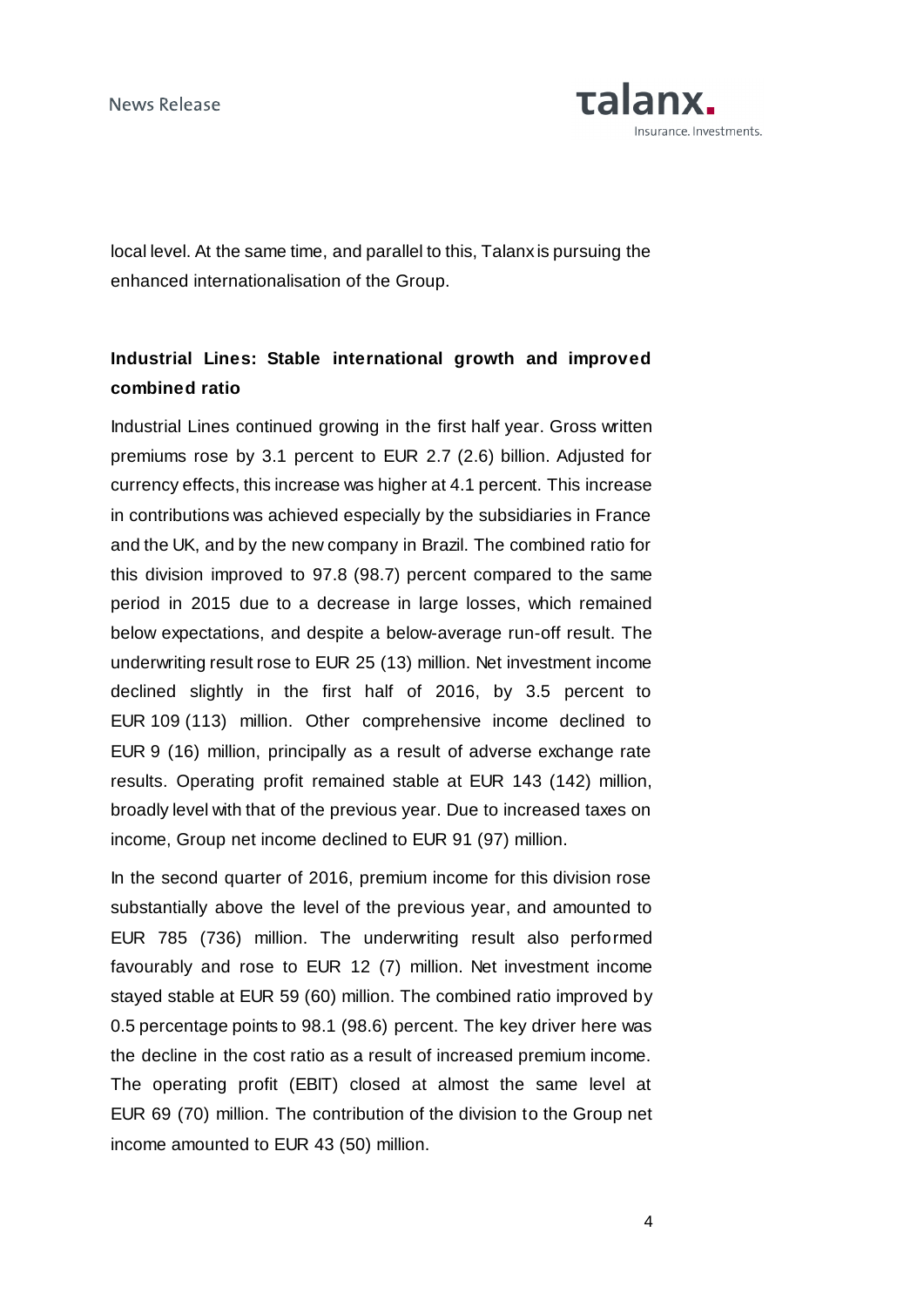

## **Retail Germany: Significant improvement to operating profit**

The Talanx Group runs the Retail Germany Division as two separate segments: Property/Casualty and Life insurance, and has started to disclose separate results for each of these. Premium income for this division reached a total of EUR 3.3 (3.7) billion in the first six months of 2016. The net investment income declined only slightly by 1.1 percent to EUR 937 (948) million. The rise in the extraordinary investment income could not balance out the decline in the ordinary investment income. The operating profit (EBIT) for this division rose to EUR 57 (-61) million. Furthermore, the contribution to the Group net income improved significantly to EUR 24 (–104) million. The return on equity was 1.8 (-7.4) percent.

### *Future investments in the Property/Casualty insurance segment*

Premium income in the Property/Casualty insurance segment remained virtually stable in the first six months of 2016 at EUR 980 (989) million. The combined ratio in this segment amounted to 104.7 (101.1) percent. The increase was caused by both the cost ratio and loss ratio in almost equal measure. On the one hand, greater than anticipated levels of weather-related damage were recorded in Germany, causing the loss ratio to rise by 1.3 percentage points while, on the other hand, the investments in digitalisation and automation impacted upon the cost ratio to the tune of 2.5 percentage points.

The underwriting result worsened as a consequence of these impacts to EUR -32 (-8) million. The net investment income remained stable at EUR 47 (49) million. The operating profit (EBIT) for the Property/Casualty insurance segment decreased to EUR -17 (30) million. In addition to the downturn in the underwriting result, this figure also includes the costs already announced for restructuring measures amounting to EUR 22 million. For the most part, these costs were incurred during the second quarter.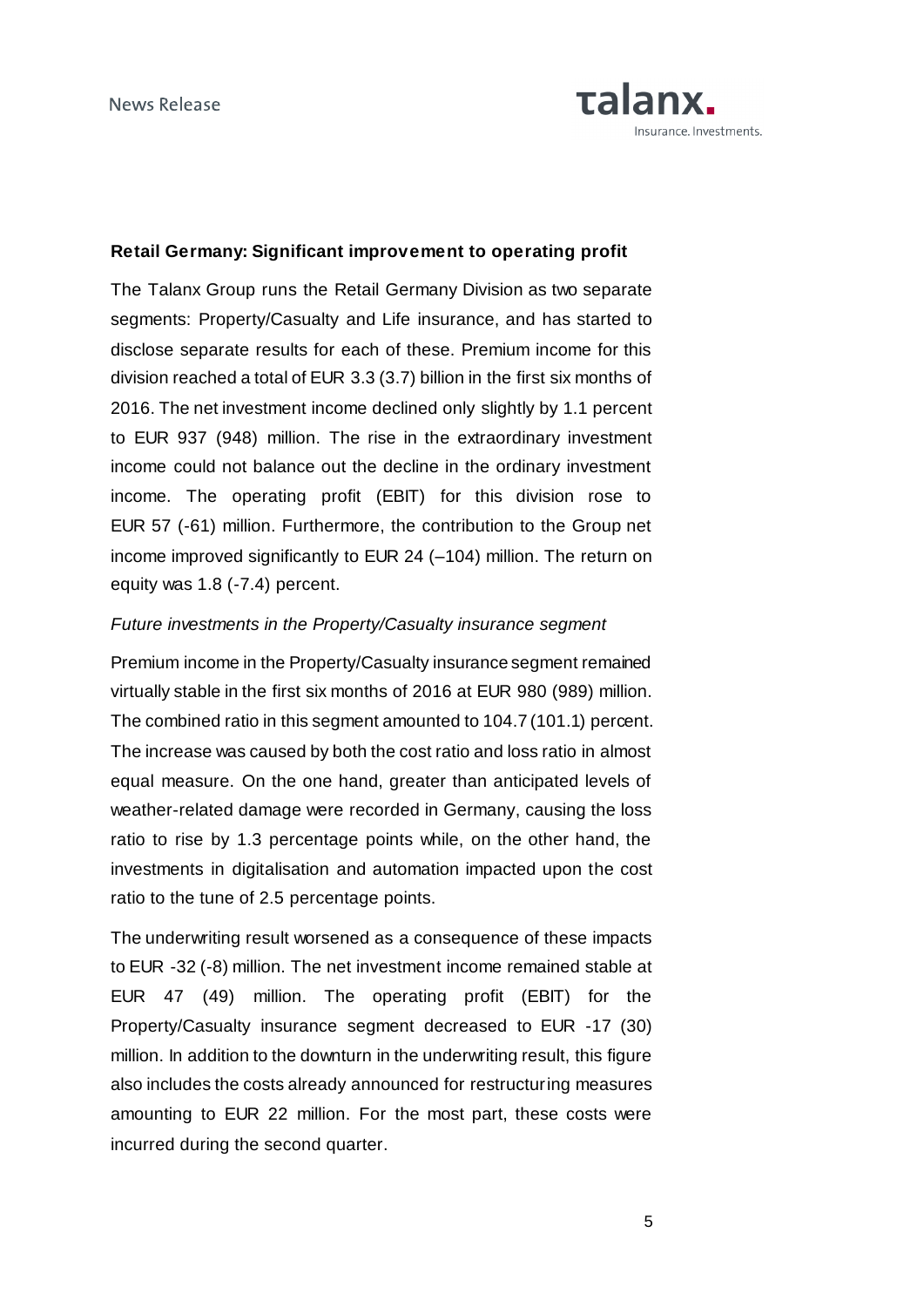

In the second quarter, gross premium income in the Property/Casualty insurance segment rose by 1.9 percent to EUR 231 (226) million. The combined ratio amounted to 105.6 (101.8) percent, due primarily to the impact of inclement weather in May and June on the segment, and the division's costs for digitalisation and automation. The underwriting result fell to EUR -18 (-6) million for the same reasons, whereas net investment income remained stable at EUR 25 (25) million. The operating profit (EBIT) was EUR -22 (11) million.

### *Planned reduction of single premiums in life insurance*

In line with the strategy, the premiums in life insurance declined in the first half of 2016 to EUR 2.4 (2.7) billion. This was due primarily to the planned reduction in single premiums. As a consequence, new business in life insurance products declined overall to EUR 202 (236) million, assessed against the annual premium equivalent (APE). In contrast, and in line with planning, sales of biometric insurance products based on APE achieved revenues of EUR 44 (40) million. The underwriting result increased to EUR -780 (-832) million. Net investment income remained virtually constant at EUR 890 (899) million while the operating profit (EBIT) in the Life insurance segment rose to EUR 73 (-91) million, due primarily to the full impairment of goodwill in the previous year.

In the second quarter, the gross written premiums rose by 7.4 percent to EUR 1.2 (1.3) billion. The underwriting result improved to EUR -316 (-442) million, in part as a result of the decrease in the policyholders' participation in the reduced net investment income. In terms of its net investment income, the segment posted a decline to EUR 377 (478) million. This downturn was due first and foremost to lower extraordinary net investment income. The operating profit (EBIT) rose to EUR 31 (-129) million.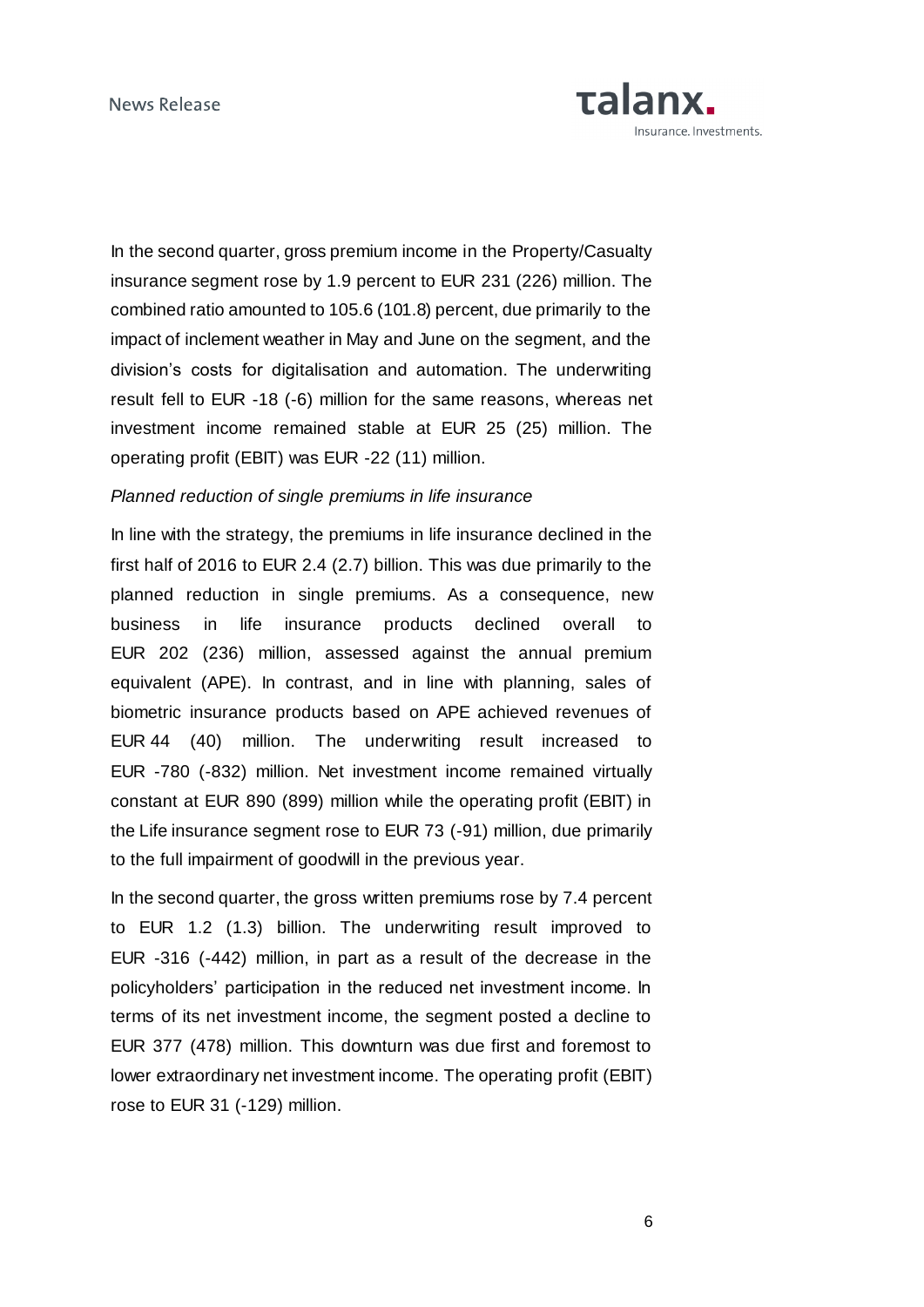

### **Retail International: Strong growth in local currencies**

With the report on the first half of 2016, the results for the Retail International Division were disclosed for the first time on a regional basis. Despite adverse currency effects, premium income in the entire division rose by 4.0 percent to EUR 2.5 (2.4) billion. Adjusted for currency effects, this increase in premium income represents the much higher figure of 11.9 percent. In the Latin American region, currency effects had a greater impact on premium income than in the European region. Here the positive development of the single premium business in life insurance in Italy was able to more than compensate for the decline in premiums in Poland, where the introduction of an asset tax and other regulatory developments in the early part of 2016 dampened the business development.

The combined ratio rose slightly by 1.2 percentage points to 96.4 (95.2) percent, primarily as a result of an increase in the loss ratio of 1.0 percentage points. The main cause is the economic crisis in Brazil. On the one hand, inflation and currency effects led to higher costs for spare parts; on the other hand, there has also been a rise in car theft. The underwriting result fell to EUR 7 (19) million. The division's net investment income fell by 8.4 percent to EUR 153 (167) million. A decisive factor here was the decline in interest rates, in particular in Poland and Italy, both of which account for the highest volumes of investment income in this division.

The operating profit (EBIT) for the first six months of 2016 was EUR 106 (127) million. The decrease of approximately EUR 20 million stems in equal measure from the non-tax-deductible asset tax in Poland that impacted on both other income and the tax ratio, and from currency effects. Without these effects, the operating profit (EBIT) would have remained at the same level as in the previous year. The Group net income declined by 16.9 percent to EUR 64 (77) million.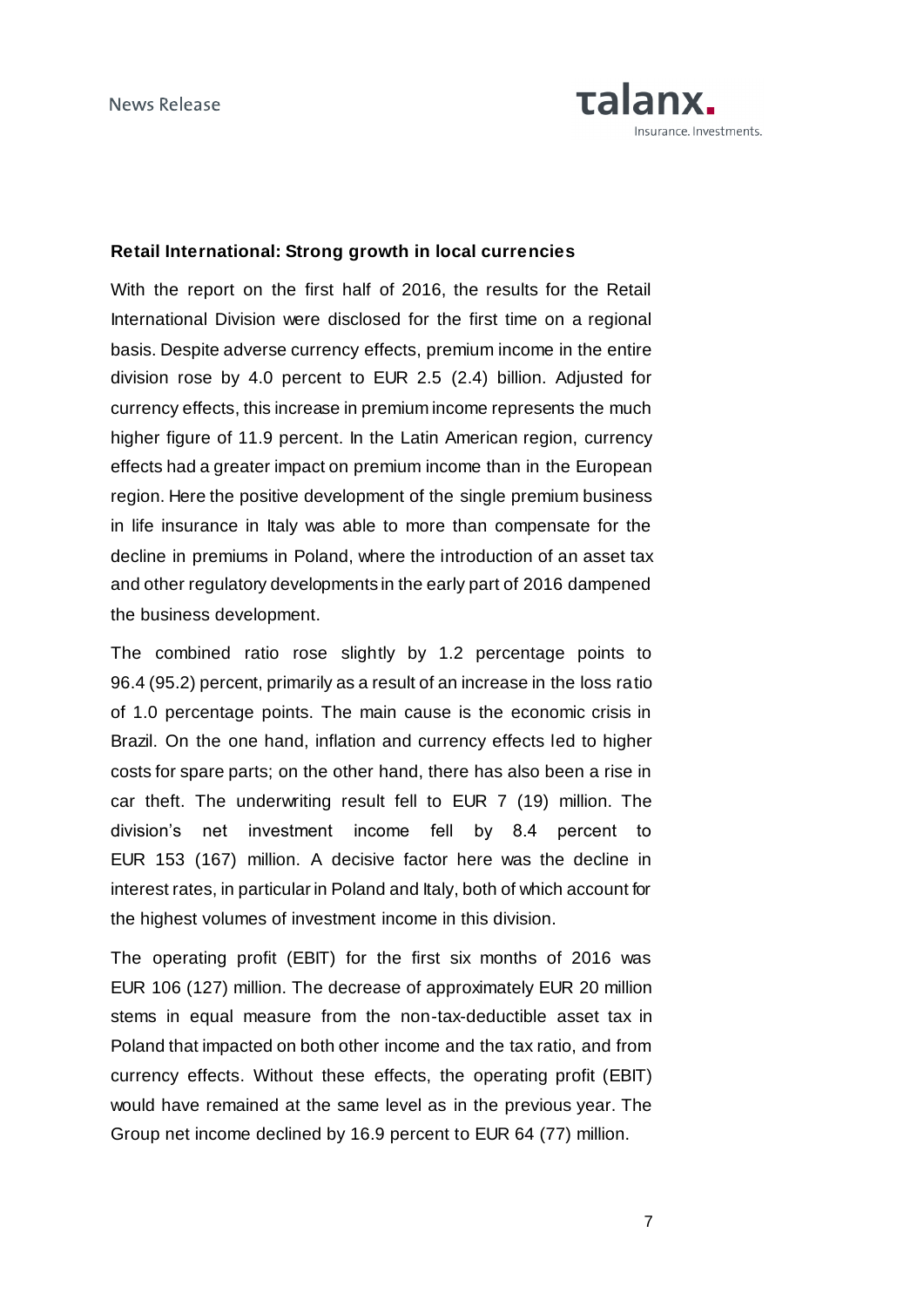

For the second quarter of 2016 the segment also posted a 12.9 percent increase in gross written premiums, rising to EUR 1.3 (1.2) billion. Adjusted for currency effects, that increase amounted to 20.6 percent. The combined ratio rose to 96.7 (95.7) percent. The underwriting result amounted to EUR -1 (11) million, while the net investment income was EUR 73 (88) million. Operating profit (EBIT) reduced due to currency effects and the asset tax in Poland in the quarter to EUR 45 (71) million. The contribution to Group net income amounted to EUR 28 (44) million.

## **Non-Life Reinsurance: Continuing high level of intense competition**

The gross written premiums in the Non-Life Reinsurance segment declined by 6.9 percent to EUR 4.6 (5.0) billion in the first six months of 2016. Adjusted for currency effects, this decline amounted to 5.6 percent. The combined ratio of the first half year stood at 95.4 (95.4) percent and thus remained on the level of the first half year of 2015. This was within the boundaries of the target, which was not to exceed 96 percent. This meant that the underwriting result remained almost stable at EUR 165 (167) million. Net investment income reduced slightly, standing at EUR 431 (437) million after the first half of 2016. Against this backdrop, the segment posted an operating profit of EUR 580 (616) million, constituting a decline of 5.8 percent. The contribution to Group net income fell to EUR 187 (206) million.

In the second quarter, premium income fell by 9.8 percent to EUR 2.1 (2.4) billion. Operating profit (EBIT) declined by 19.9 percent to EUR 270 (337) million. In the second quarter, the segment contributed EUR 83 (119) million to Group net income.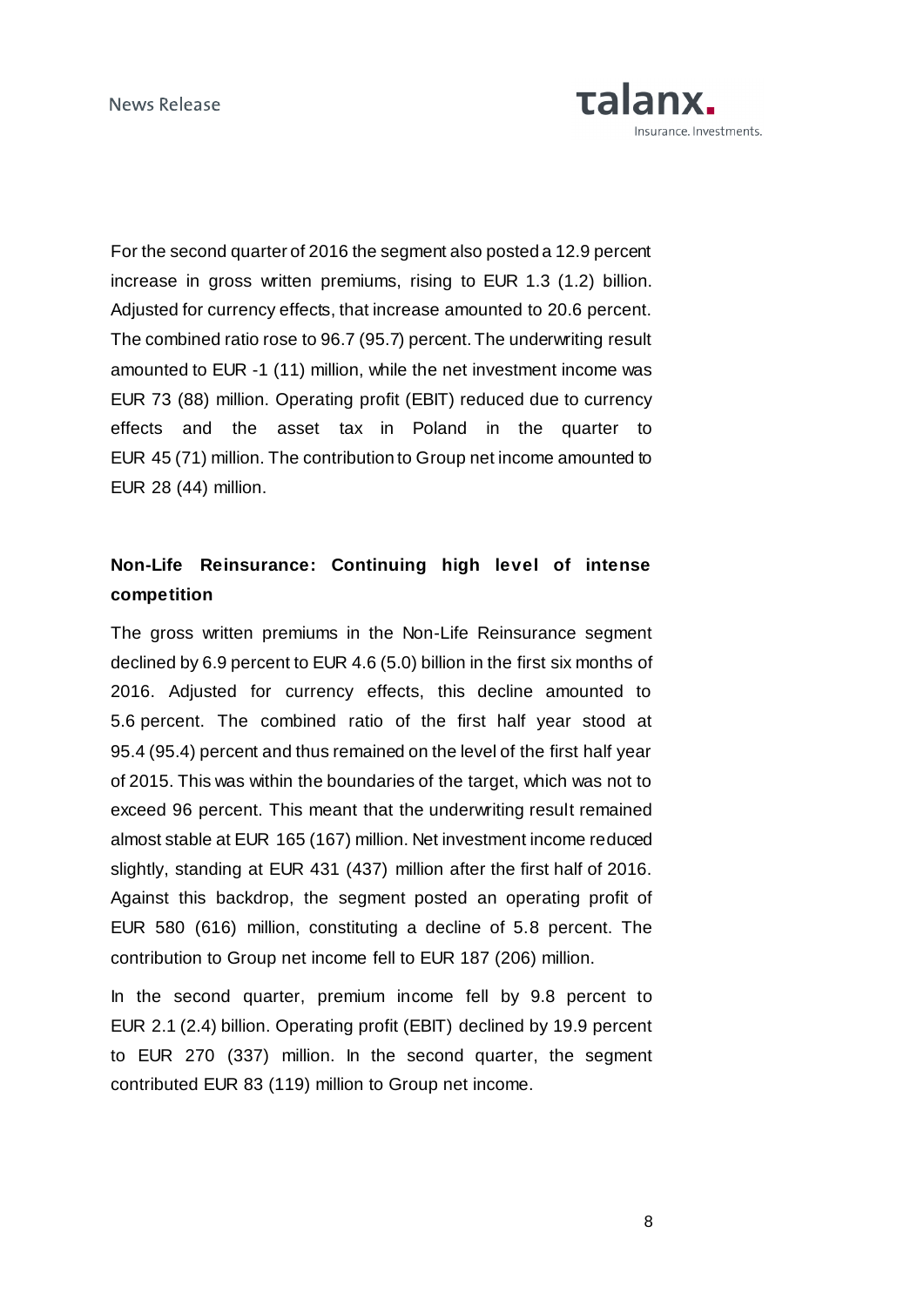

## **Life/Health Reinsurance: Very good overall profitability**

In Life/Health Reinsurance, premium income rose by 1.2 percent to EUR 3.7 (3.6) billion in the first half of 2016. In local currency terms, the growth rate amounted to 4.2 percent. The underwriting result improved by 18.1 percent to EUR -176 (-216) million. Net investment income declined by 12.3 percent to EUR 321 (366) million. The figure for the first six months of 2015 was much higher due to a one-off effect. Operating profit declined by 10.3 percent to EUR 174 (194) million. The contribution of the segment to Group net income amounted to EUR 63 (69) million.

In the quarterly view, gross premiums for Life/Health Reinsurance rose by 3.5 percent to EUR 1.9 (1.8) billion. Operating profit (EBIT) rose substantially to EUR 71 (18) million. The segment contributed EUR 25 (3) million to Group net income.

### **Outlook for 2016**

Talanx views itself as being on course in terms of operational business and of its ongoing strategic initiatives, especially in Industrial Lines and in Retail Germany. As a consequence, the Group reaffirms its outlook for the 2016 financial year. Talanx continues to strive for Group net income of around EUR 750 million. The Group continues to expect stable gross premium income for the financial year based on steady exchange rates. The IFRS return on investment should amount to at least 3.0 percent and the return on equity should be greater than 8.5 percent.

As usual, the targets for the 2016 financial year assume no disruptions on the currency and capital markets and that any large losses will be within expected range. It is also a stated aim for 2016 to pay out 35 to 45 percent of Group net income as dividends.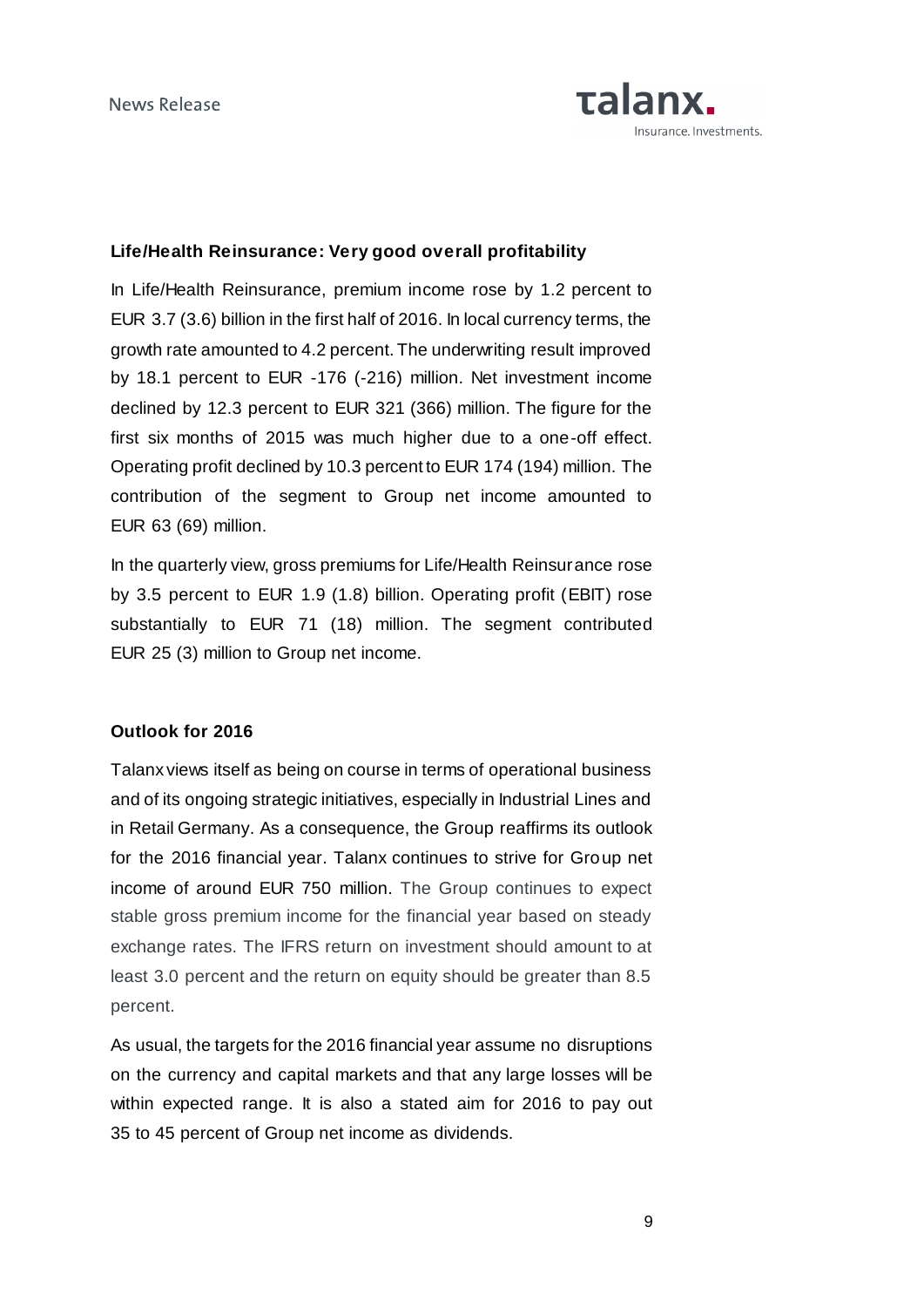

## **Key data from the Talanx Group income statement, 1st half of 2016, consolidated (IFRS)**

| EUR million                                                               | 6M 2016 6M 2015 |        | $+/-$      |
|---------------------------------------------------------------------------|-----------------|--------|------------|
| Gross written premiums                                                    | 16,427          | 16,827 | $-2.4%$    |
| Net premiums earned                                                       | 12,810          | 12,751 | $+0.5%$    |
| Combined ratio in property/casualty<br>insurance and Non-Life Reinsurance | 96.8%           | 96.4%  | $+0.4$ pt. |
| Net investment income                                                     | 1,962           | 2,037  | $-3.7%$    |
| Operating profit (EBIT)                                                   | 1,064           | 1,015  | $+4.8%$    |
| Group net income (after non-controlling<br>interests)                     | 401             | 311    | $+28.9%$   |
| Return on equity <sup>1</sup>                                             | 9.5%            | 7.8%   | $+1.7$ pt. |

## **Key data from the Talanx Group income statement, Q2 of 2016, consolidated (IFRS)**

| <b>EUR million</b>                                                        | Q2 2016 | Q2 2015 | $+/-$      |
|---------------------------------------------------------------------------|---------|---------|------------|
| Gross written premiums                                                    | 7,432   | 7,387   | $+0.6%$    |
| Net premiums earned                                                       | 6,544   | 6,384   | $+2.5%$    |
| Combined ratio in property/casualty<br>insurance and Non-Life Reinsurance | 97.3%   | 96.2%   | $+1.1$ pt. |
| Net investment income                                                     | 940     | 1,041   | $-9.7%$    |
| Operating profit (EBIT)                                                   | 491     | 372     | $+31.9%$   |
| Group net income (after non-controlling<br>interests)                     | 179     | 60      | +198.3%    |
| Return on equity <sup>1</sup>                                             | 8.4%    | 2.8%    | $+5.6$ pt. |

1) Annualised net income for the reporting period excluding non-controlling interests relative to average equity excluding non-controlling interests.

All documentation relating to the interim report: [http://www.talanx.com/investor-relations/presentations-and](http://www.talanx.com/investor-relations/presentations-and-events/disclosure/2016.aspx?sc_lang=en)[events/disclosure/2016.aspx?sc\\_lang=en](http://www.talanx.com/investor-relations/presentations-and-events/disclosure/2016.aspx?sc_lang=en)

Financial calendar: [http://www.talanx.com/investor](http://www.talanx.com/investor-relations/finanzkalender/termine.aspx?sc_lang=en)[relations/finanzkalender/termine.aspx?sc\\_lang=en](http://www.talanx.com/investor-relations/finanzkalender/termine.aspx?sc_lang=en)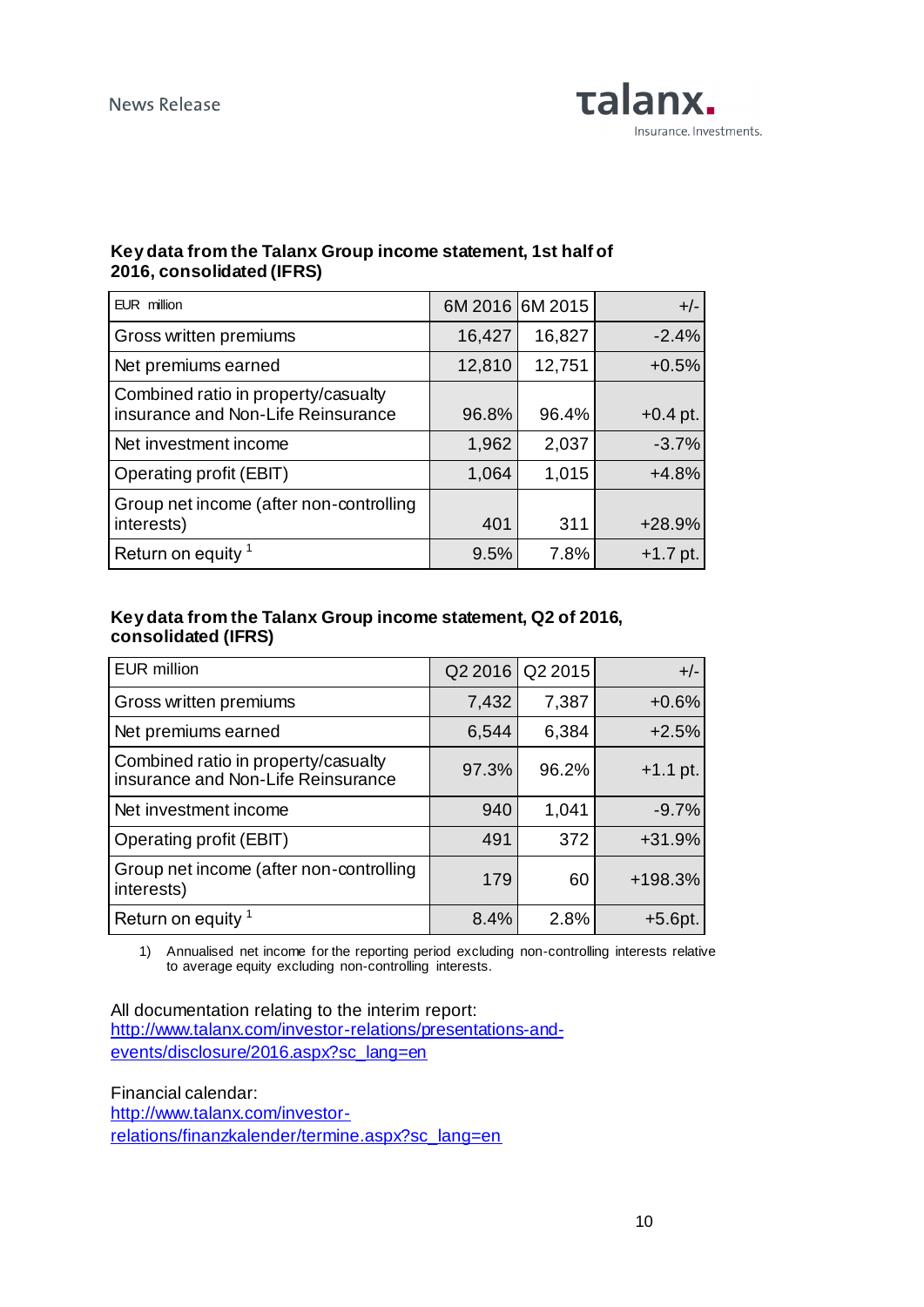

#### **About Talanx**

With premium income of EUR 31.8 billion (2015) and about 22,000 employees, Talanx is one of the major European insurance groups. The Hannover-based Group is active in some 150 countries. Talanx operates as a multi-brand provider w ith a focus on B2B insurance. Under the HDI brand, w hich can look back on more than 100 years of tradition, Talanx operates both in Germany and abroad in industrial lines as w ell as retail business. Further Group brands include Hannover Re, one of the w orld's leading reinsurers, Targo Versicherungen, PB Versicherungen and Neue Leben, the latter all specialized in bancassurance, the Polish insurer Warta, and the financial services provider Ampega. The rating agency Standard & Poor's has given the Talanx Primary Group a financial strength rating of A+/stable (strong) and the Hannover Re Group one of AA–/ stable (very strong). Talanx AG is listed on the Frankfurt Stock Exchange in the MDAX as w ell as on the stock exchanges in Hannover and Warsaw (ISIN: DE000TLX1005, German Securities Code: TLX100, Polish Securities Code: TNX).

You can find additional information by going to www.talanx.com.

Follow us on Tw itter: [tw itter.com/talanx\\_en.](https://twitter.com/talanx_en)

Current photographs and company logos are available at www.mediathek.talanx.de.

### For **media enquiries** please contact:

| Andreas Krosta      | Tel.: +49 511-3747-2020               |
|---------------------|---------------------------------------|
|                     | E-mail: andreas.krosta@talanx.com     |
| Dr. Kerstin Bartels | Tel.: $+49.511 - 3747 - 2211$         |
|                     | E-Mail: kerstin.bartels@talanx.com    |
| Christoph Boßmeyer  | Tel.: +49 511-3747-2094               |
|                     | E-mail christoph.bossmeyer@talanx.com |

### For **Investor Relations** please contact:

| Carsten Werle, CFA | Tel.: +49 511-3747-2231          |
|--------------------|----------------------------------|
|                    | E-mail: carsten.werle@talanx.com |
| Marcus Sander, CFA | Tel.: +49 511-3747-2368          |
|                    | E-mail: marcus.sander@talanx.com |